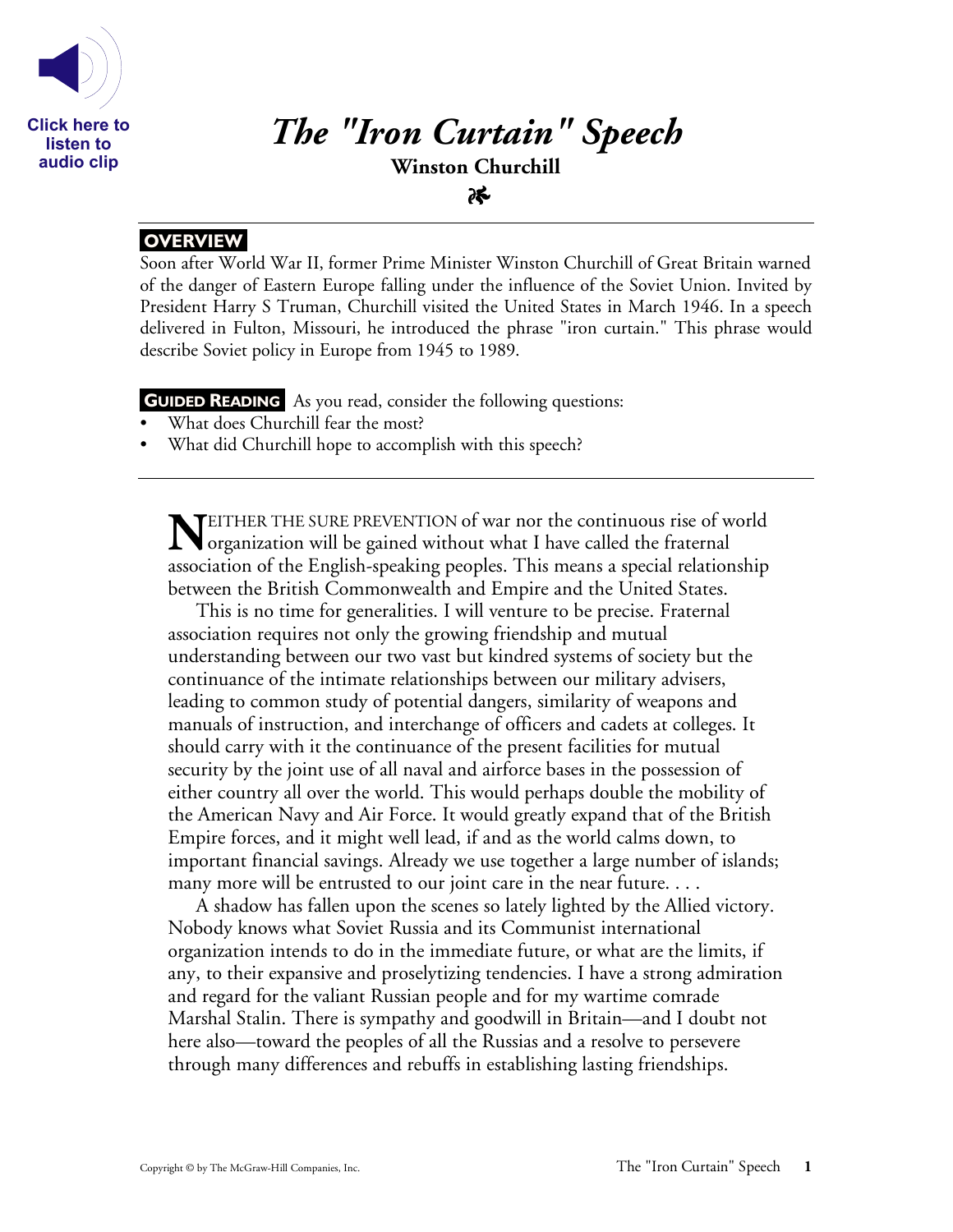We understand the Russians need to be secure on her western frontiers from all renewal of German aggression. We welcome her to her rightful place among the leading nations of the world. Above all we welcome constant, frequent, and growing contacts between the Russian people and our own people on both sides of the Atlantic. It is my duty, however, to place before you certain facts about the present position in Europe—I am sure I do not wish to, but it is my duty, I feel, to present them to you.

From Stettin in the Baltic to Trieste in the Adriatic, an iron curtain has descended across the Continent. Behind that line lie all the capitals of the ancient states of central and eastern Europe. Warsaw, Berlin, Prague, Vienna, Budapest, Belgrade, Bucharest, and Sofia, all these famous cities and the populations around them lie in the Soviet sphere and all are subject in one form or another, not only to Soviet influence but to a very high and increasing measure of control from Moscow. Athens alone, with its immortal glories, is free to decide its future at an election under British, American, and French observation. The Russian-dominated Polish government has been encouraged to make enormous and wrongful inroads upon Germany, and mass expulsions of millions of Germans on a scale grievous and undreamed of are now taking place.

The Communist parties, which were very small in all these Eastern states of Europe, have been raised to preeminence and power far beyond their numbers and are seeking everywhere to obtain totalitarian control. Police governments are prevailing in nearly every case, and so far, except in Czechoslovakia, there is no true democracy. . . .

At the end of the fighting last June, the American and British armies withdrew westward in accordance with an earlier agreement to a depth, at some points, 150 miles on a front of nearly 400 miles to allow the Russians to occupy this vast expanse of territory which the Western democracies had conquered. If now the Soviet government tries, by separate action, to build up a pro-Communist Germany in their areas, this will cause new serious difficulties in the British and American zones and will give the defeated Germans the power of putting themselves up to auction between the Soviets and Western democracies. Whatever conclusions may be drawn from these facts—and facts they are—this is certainly not the liberated Europe we fought to build up. Nor is it one which contains the essentials of permanent peace.

The safety of the world, ladies and gentlemen, requires a new unity in Europe from which no nation should be permanently outcast.

It is impossible not to comprehend—twice we have seen them drawn by irresistible forces in time to secure the victory but only after frightful slaughter and devastation have occurred. Twice the United States has had to send millions of its young men to fight a war, but now war can find any nation between dusk and dawn. Surely we should work within the structure of the United Nations and in accordance with our Charter. That is an open course of policy. . . .